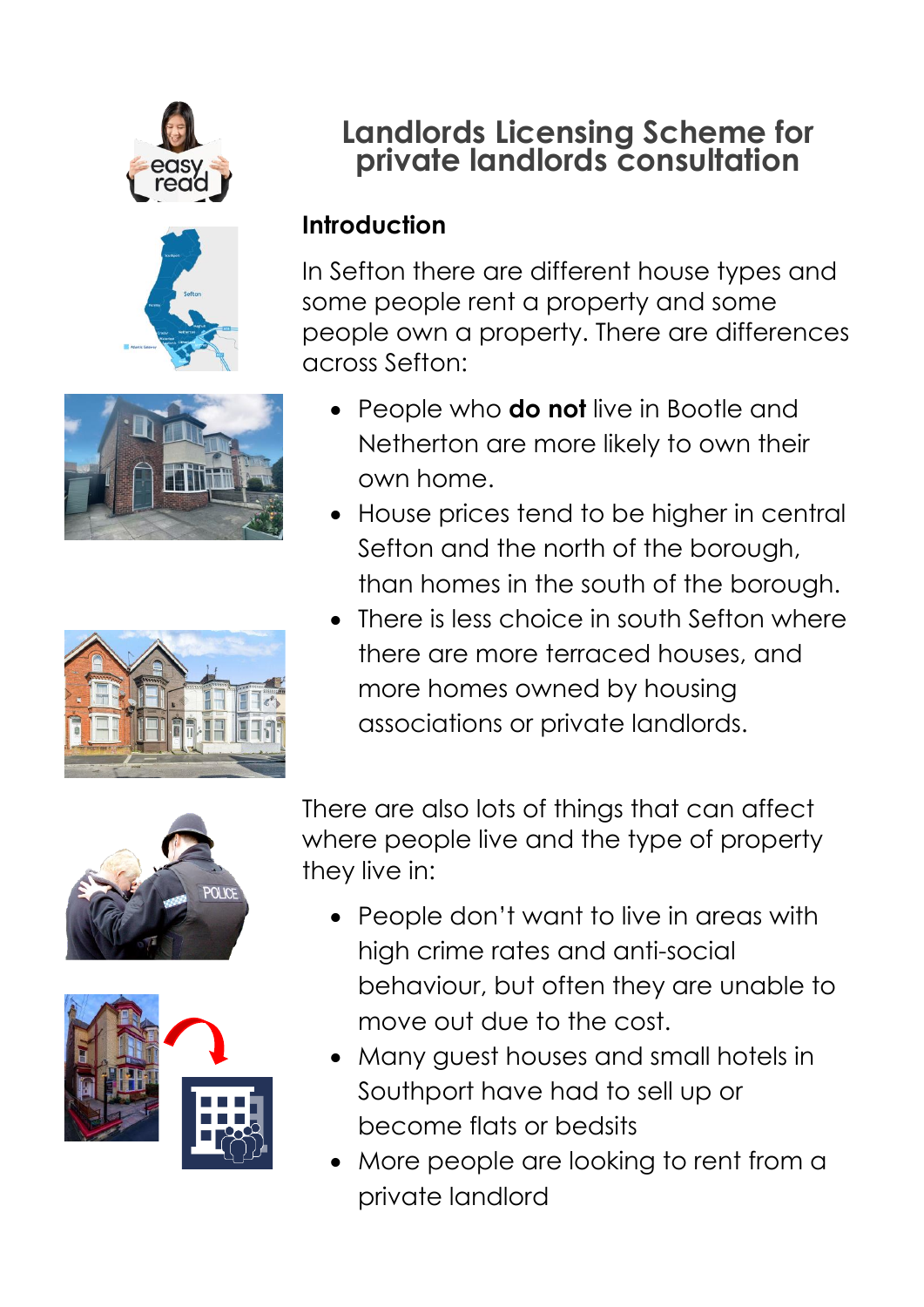

### **What is a Landlord Licensing Scheme?**

Sefton Council has had a licensing scheme for private landlords since 2018.

**Warm** homes

A licensing scheme helps landlords of private rented properties provide safe and warm homes for people to live in.



There is currently a licensing scheme for the Bootle area.



There is also an additional licensing scheme for houses of multiple occupancy (where a property is rented to at least three people who are not part of the same family) in parts of

- Seaforth
- Waterloo
- Brighton-Le-Sands
- **Central Southport**



The licensing schemes have made a big difference to people who live in the properties as the property conditions have got better.



There has also been improvement to the community as a landlord licensing scheme can help improve crime and anti-social behaviour.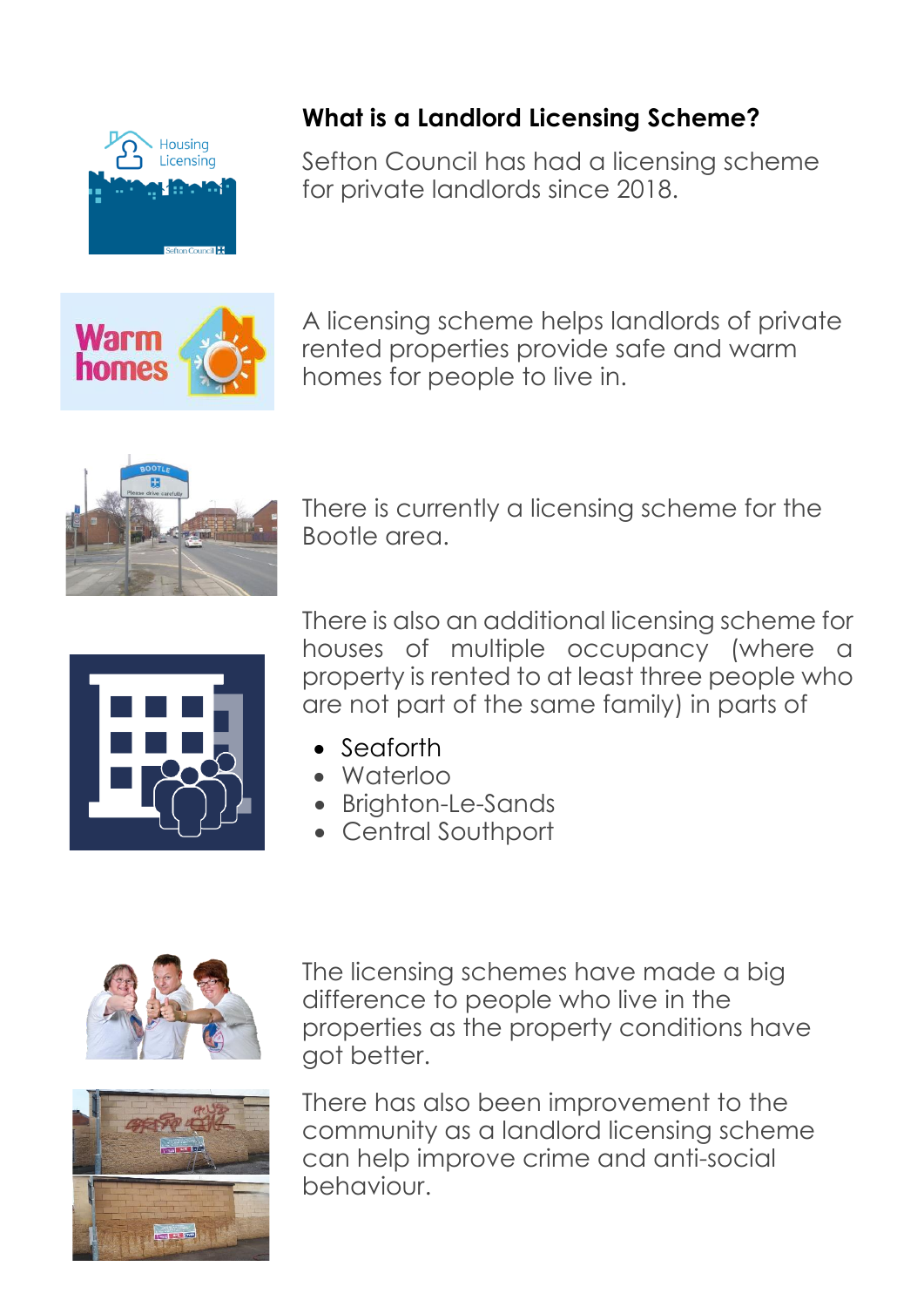





The Housing Act 2004 says that Sefton Council can identify areas for landlord licensing provided that the identified area meets **one** or more of the following:

- low housing demand (or is likely to become such an area)
- a significant and persistent problem caused by anti-social behaviour (ASB)
- poor property conditions
- high levels of people moving from one place to another
- high level of poverty
- high levels of crime



Sefton Council would like to include all Houses of Multiple Occupation, including all properties mentioned in Section 257 of the Housing Act 2004, such as converted blocks of flats.





The law says that any decision to put in place a landlord licensing scheme must be joined up with Sefton Council's Housing Plan and must work with other agencies for dealing with homelessness, empty homes, and antisocial behaviour.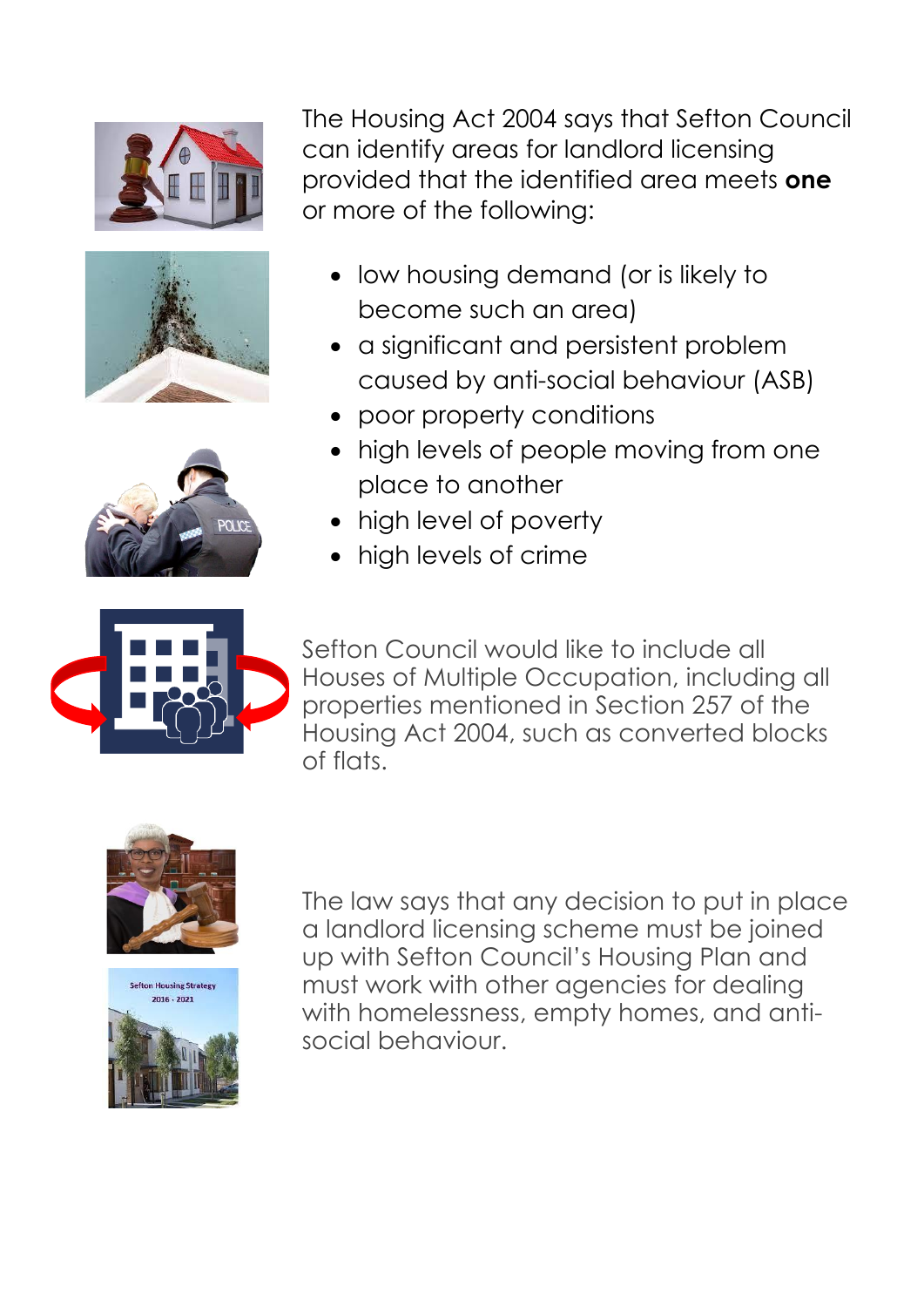

The Council has looked at lots of housing standards service requests and other information. It has also looked at some other ideas before deciding on the proposal.



Housing Licensing

2028

2023

Sefton Council thinks that the other ideas will not be as good as the landlord licensing scheme.



A licensing scheme can only be in place for a maximum of 5 years. Sefton Council can decide to issue the licence for a shorter time.

All properties that need a licence should have an inspection during the period they have a licence.



Sefton Council will provide advice and support to landlords to help to bring property conditions up to the required standards and make sure that landlords meet the laws.



Landlords will need to follow a set of rules as part of their licence. These rules shall be decided following feedback from the consultation process.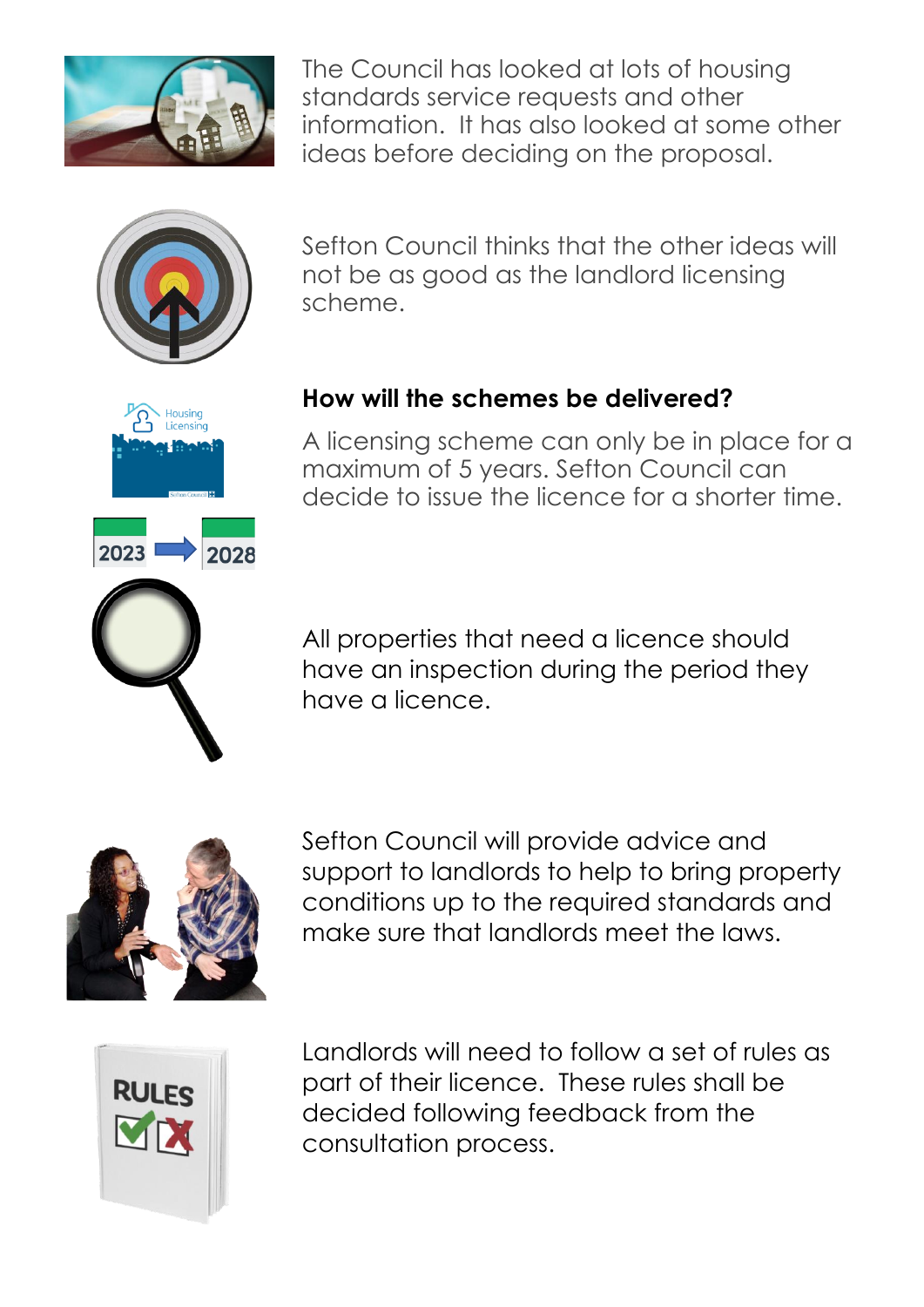

#### **Proposed Landlords Licensing Fees**

If licensing is re-introduced, it means that private landlords in the areas identified must have a licence.



To cover Sefton Council's costs of arranging the schemes, the Council would need to charge landlords a fee to apply for a licence that would last up to five years.

The proposed fee for the Landlords Licensing scheme in Bootle is £695 to cover for up to 5 years. This works out at £139 per year or £2.67 per week.



The proposed fee for the Additional Houses of Multiple Occupancy Landlords Licensing scheme is £950 to cover for up to 5 years. This works out at £190 per year or £3.65 per week

It is also proposed that if any landlords have more accommodation in the same building, that they are charged £30 for every other unit of accommodation in that building.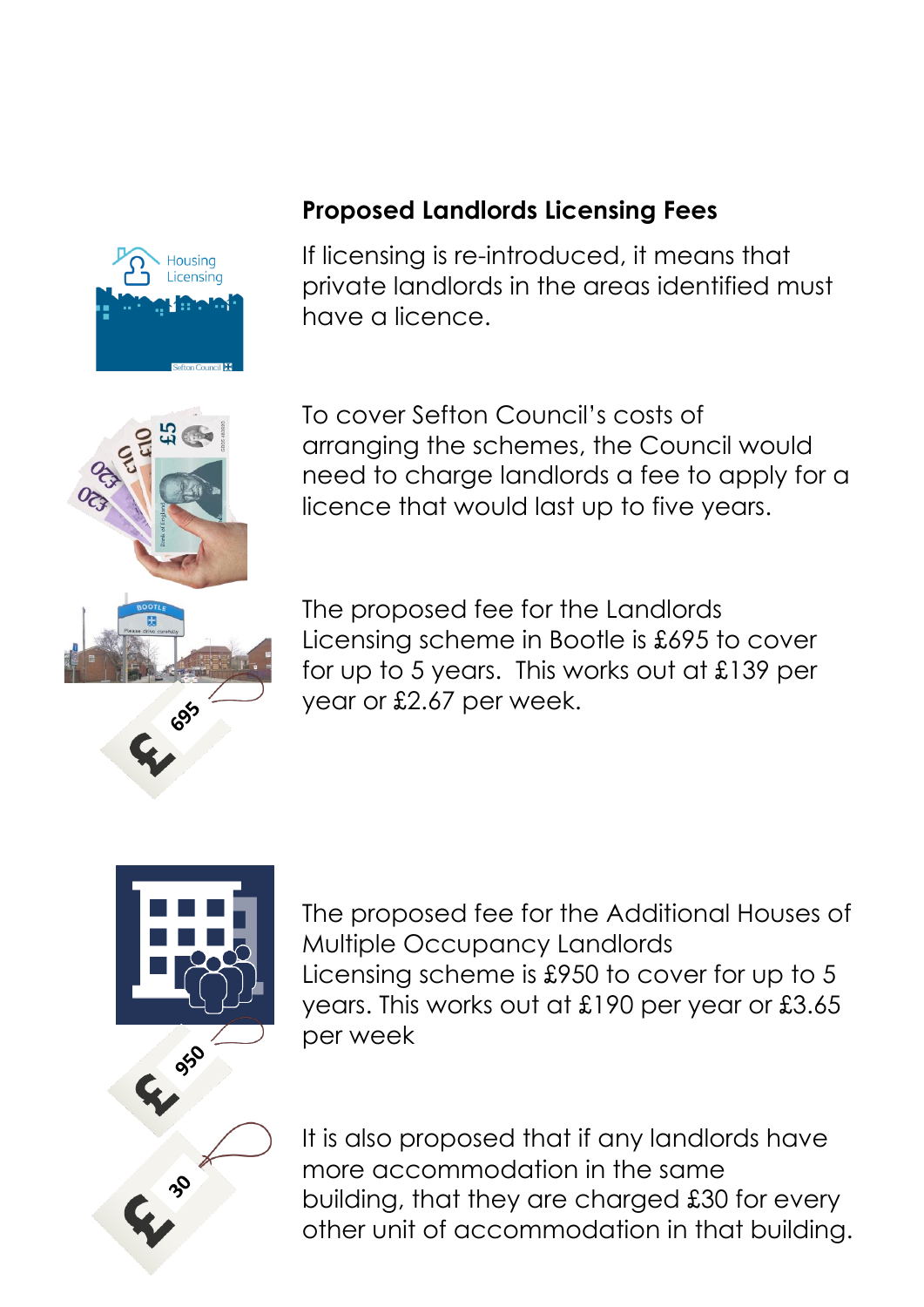

If the landlord is a member of the Sefton Property Accreditation Scheme, the fee would be £150 less

If the landlord has been accredited by the National Residential Landlords Association, the fee would be £150 less.

People who manage properties on behalf of other people (if they are the proposed licence holder), could get a £200 discount if they are part of Sefton's Managing Agent Accreditation Scheme.



## **Why are we asking for your ideas?**

The Licensing Scheme will run out in February 2023.



There is still lots more to do to help improve private rented properties and the living conditions of its residents.



Sefton must decide if the selective licence of Bootle and the Additional licence for the Houses of Multiple Occupancy in parts of Waterloo, Seaforth, Brighton-Le-Sands and central Southport should be renewed.

We want to know what you think. Please complete the consultation to give us your views.